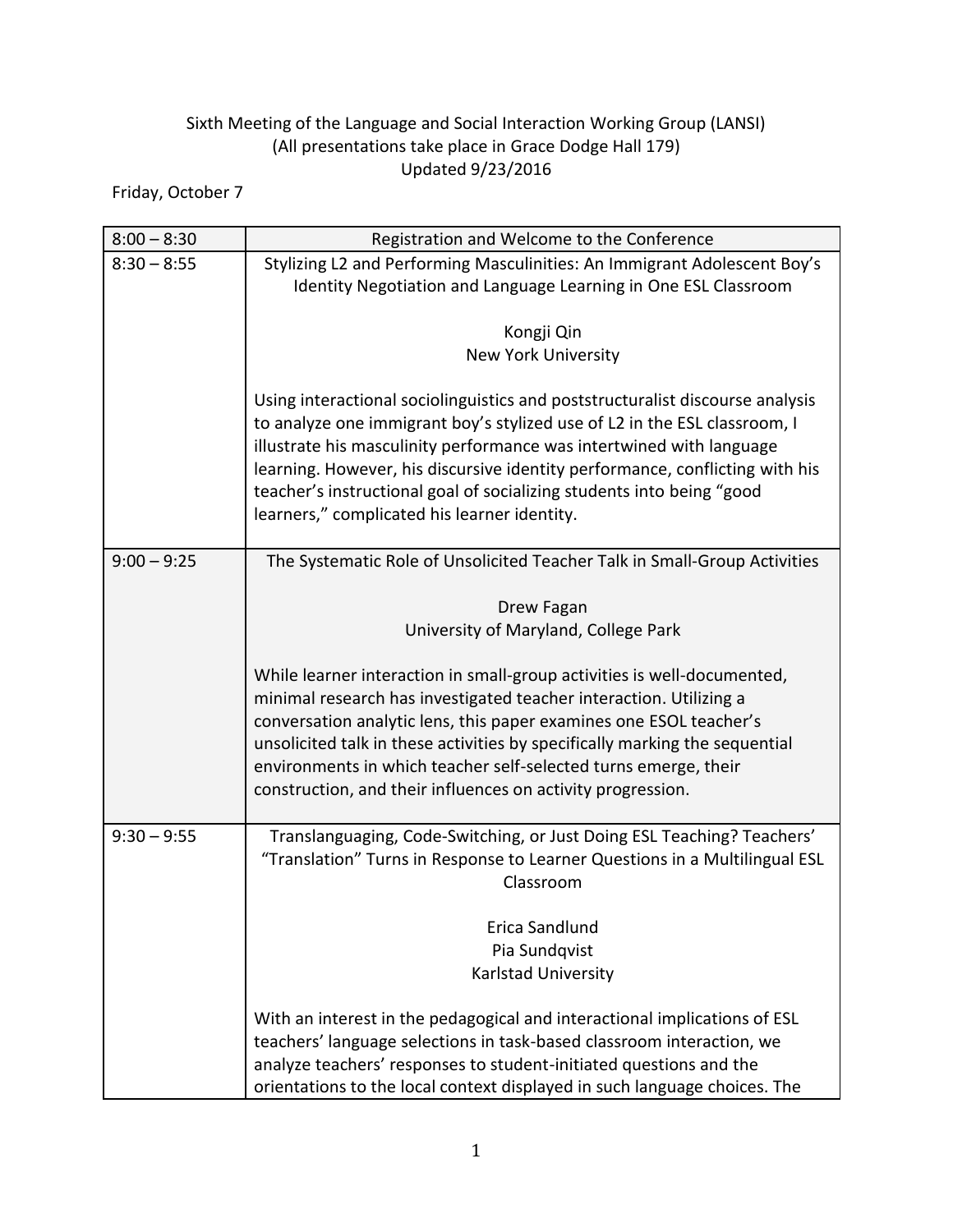|                 | study is based on recordings from a multilingual ESL classroom in Sweden.                                                 |
|-----------------|---------------------------------------------------------------------------------------------------------------------------|
| $9:55 - 10:10$  | Coffee/Tea Break (GDH 177)                                                                                                |
| $10:10 - 10:35$ | Clients' Requests for Medication Changes in Psychiatry                                                                    |
|                 | Galina Bolden                                                                                                             |
|                 | <b>Beth Angell</b>                                                                                                        |
|                 | Alexa Hepburn                                                                                                             |
|                 | <b>Rutgers University</b>                                                                                                 |
|                 | We examine the negotiation of treatment decisions in consultations                                                        |
|                 | between a psychiatrist and their clients with severe mental illnesses                                                     |
|                 | (schizophrenia, bipolar disorders, etc.). Using CA, we analyze how clients                                                |
|                 | request changes in their medication regimen, e.g., requests to eliminate or<br>lower dosages of psychotropic medications. |
| $10:40 - 11:05$ | Laughter and the Navigation of Score Challenges in Peer Review Meetings                                                   |
|                 | Joshua Raclaw                                                                                                             |
|                 | <b>West Chester University</b>                                                                                            |
|                 | Cecilia Ford                                                                                                              |
|                 | Elizabeth Pier                                                                                                            |
|                 | University of Wisconsin-Madison                                                                                           |
|                 | Using CA, we examine how participants in grant review meetings challenge                                                  |
|                 | scores that other reviewers have assigned. We focus on the organization of                                                |
|                 | shared laughter in response to challenges and the potential for laughter to                                               |
|                 | not only manage episodes of disagreement, but to also motivate score                                                      |
|                 | change.                                                                                                                   |
| $11:10 - 12:10$ | <b>Invited Lecture</b>                                                                                                    |
|                 | <b>Enacting Connection: An Emergent Collection</b>                                                                        |
|                 | Cecilia Ford                                                                                                              |
|                 | University of Wisconsin-Madison                                                                                           |
|                 |                                                                                                                           |
| $12:10 - 2:10$  | Lunch in the Neighborhood                                                                                                 |
| $2:10 - 2:35$   | Physical Abuse and the Discursive Construction of Morality                                                                |
|                 | Kristen Lindblom                                                                                                          |
|                 | University of California, Los Angeles                                                                                     |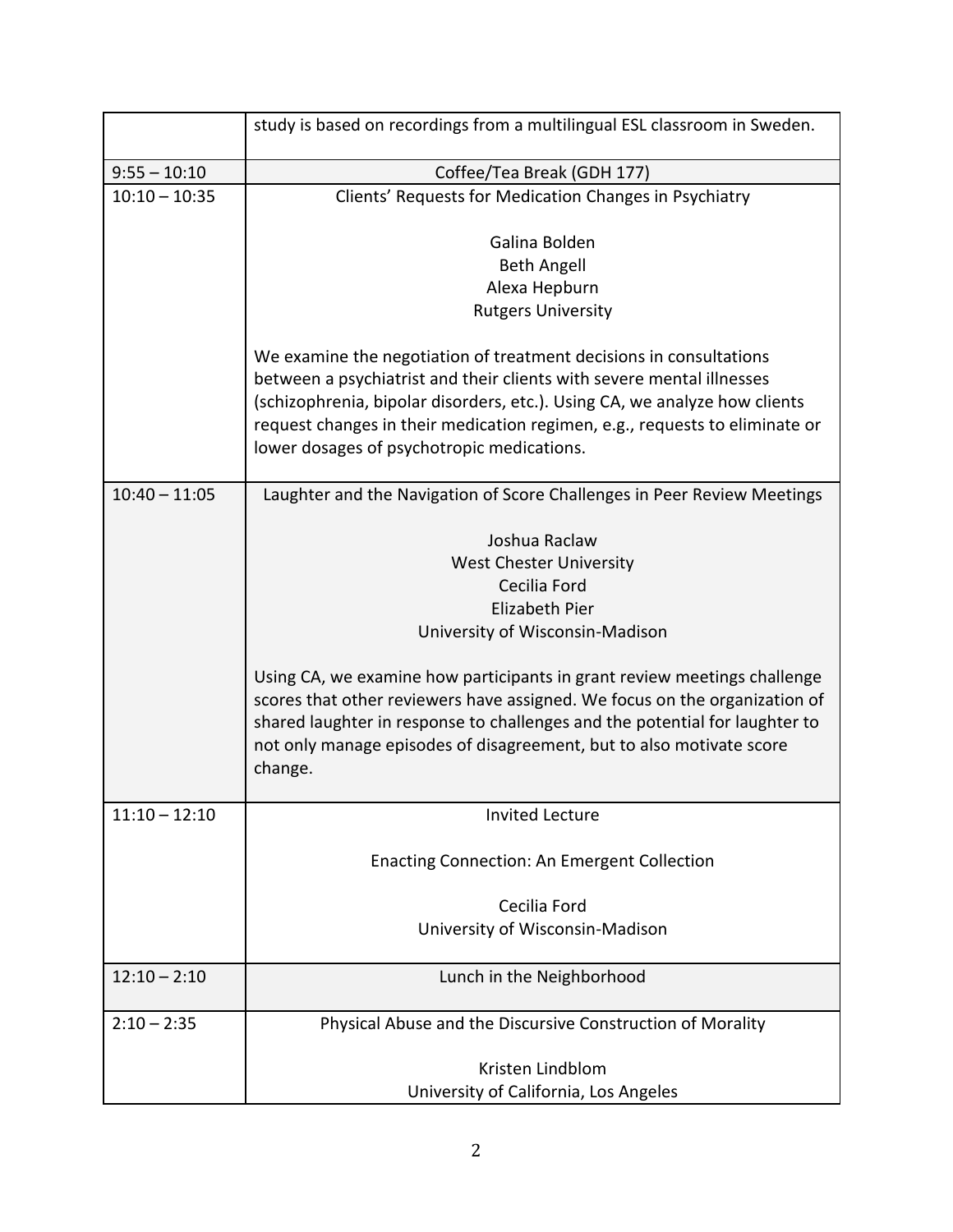|               | This study investigates the discursive construction and negotiation of moral<br>accountability in the context of physical abuse among recovering heroin<br>addicts. Using discourse and conversation analytic methods, this research<br>illustrates the on-going management of self-representation with an<br>orientation towards the constant goal of building oneself as a moral and<br>rational actor. |
|---------------|-----------------------------------------------------------------------------------------------------------------------------------------------------------------------------------------------------------------------------------------------------------------------------------------------------------------------------------------------------------------------------------------------------------|
| $2:40 - 3:05$ | Knowing More or Less? The Problematic Distinction between Epistemic                                                                                                                                                                                                                                                                                                                                       |
|               | <b>Status and Epistemic Stance</b>                                                                                                                                                                                                                                                                                                                                                                        |
|               | Michael Lynch                                                                                                                                                                                                                                                                                                                                                                                             |
|               | <b>Cornell University</b>                                                                                                                                                                                                                                                                                                                                                                                 |
|               | This paper critically re-examines transcribed conversations used for<br>documenting a recent and highly influential treatment of the role of<br>"epistemics" in the organization of conversational interaction. The focus is<br>on the application of a distinction between "epistemic stance" and<br>"epistemic status" in analyses of fragments of recorded conversation.                               |
| $3:10 - 3:35$ | Assessment Sequences in Epistemic CA                                                                                                                                                                                                                                                                                                                                                                      |
|               | Doug Macbeth<br><b>Ohio State University</b><br>Jean Wong<br>The College of New Jersey                                                                                                                                                                                                                                                                                                                    |
|               | This paper examines the play of "assessments" in the Epistemic CA<br>literature for its continuities and innovations. We find continuities in the<br>general orientation to adjacently paired turns, but striking departures in the<br>re-assignment of the objects of upgraded and downgraded assessments to<br>the speaker's epistemic entitlement to produce them.                                     |
| $3:35 - 3:50$ | Coffee/Tea Break (GDH 177)                                                                                                                                                                                                                                                                                                                                                                                |
| $3:50 - 4:15$ | Knowledge and Recognitional Reference in Professional Colloquy                                                                                                                                                                                                                                                                                                                                            |
|               | Jonas Ivarsson                                                                                                                                                                                                                                                                                                                                                                                            |
|               | University of Gothenburg                                                                                                                                                                                                                                                                                                                                                                                  |
|               | This paper targets matters of knowledge in professional colloquy by<br>focusing on the deployment of recognitional reference in design work.<br>Different reference forms are used as an entry point into what is treated as<br>shared or not shared between interacting parties. Data comes from                                                                                                         |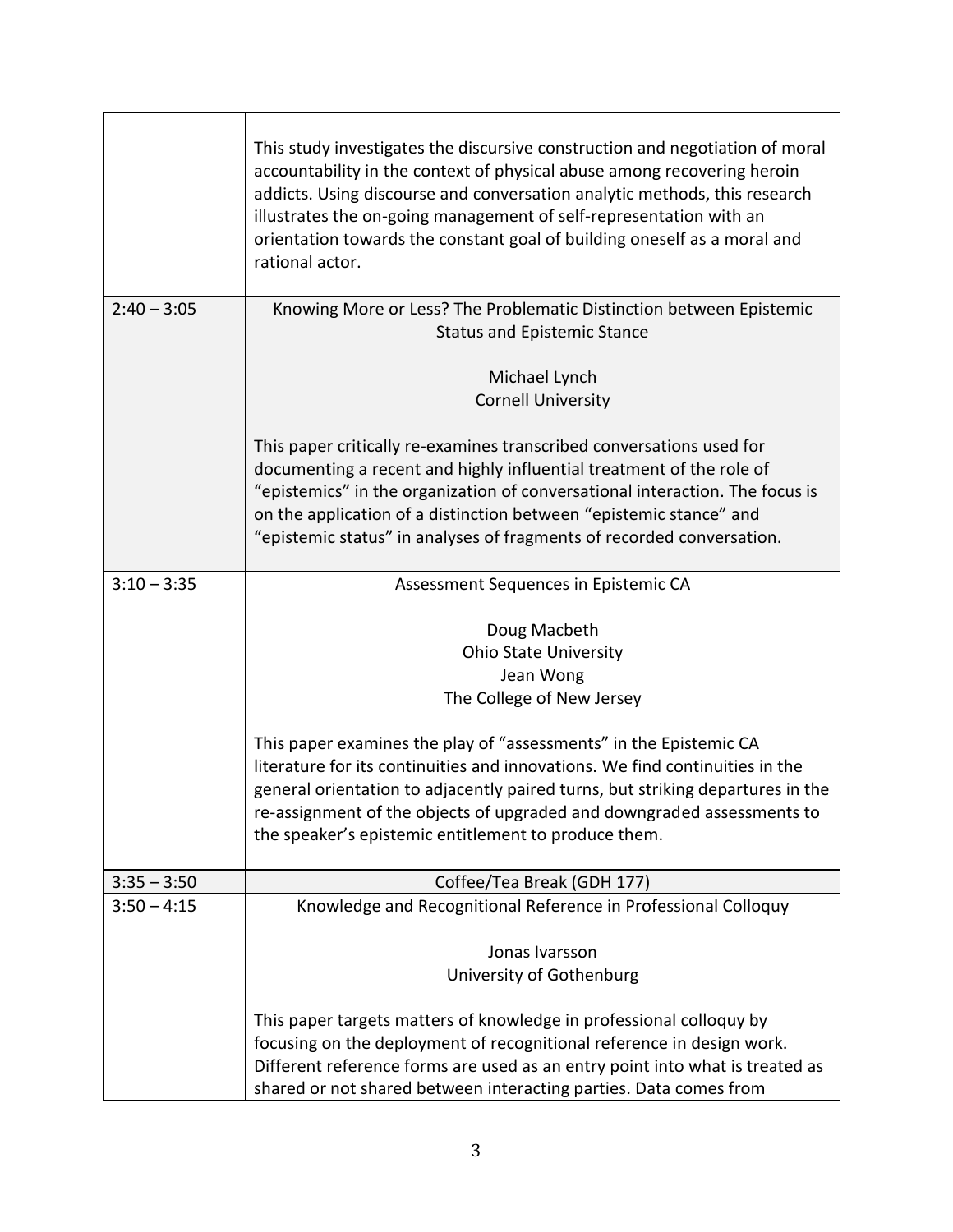|               | recordings of architectural design meetings.                                                                                                                                                                                                                                                                                                                                                                                                                                         |
|---------------|--------------------------------------------------------------------------------------------------------------------------------------------------------------------------------------------------------------------------------------------------------------------------------------------------------------------------------------------------------------------------------------------------------------------------------------------------------------------------------------|
| $4:20 - 4:45$ | Speakers' Responsive Behavior in L2 Conversation                                                                                                                                                                                                                                                                                                                                                                                                                                     |
|               | Carmen Taleghani-Nikazm<br><b>Ohio State University</b>                                                                                                                                                                                                                                                                                                                                                                                                                              |
|               | The paper demonstrates how German L2 speakers' response turns to wh-<br>questions contain the acknowledgement token ja (yes) in the initial<br>position, even though the question does not elicit a yes/no answer. The<br>analysis suggests that the token ja (yes) in turn-initial position functions as a<br>discourse marker rather than an acknowledgement token.                                                                                                                |
| $4:50 - 5:15$ | Private Speech and Co-Construction of a Story in Bilingual Children's Peer<br>Talk                                                                                                                                                                                                                                                                                                                                                                                                   |
|               | Younhee Kim<br>National Institute of Education, Nanyang Technological University<br>The study examines two Korean-English bilingual children's interaction in a<br>play group collected over a one-year period. The data shows how the two<br>children, engaged in a pretend play, traverse between private speech and<br>conversation, whereby they build a collaborative story.                                                                                                    |
| $5:20 - 5:45$ | The Character of Disputing and Resuming Play in Pickup Basketball<br>Michael DeLand<br><b>Yale University</b><br>This paper analyzes video data of a rule dispute during a pickup basketball<br>game. It draws on conversation analytic techniques and immersive<br>participant observation ethnography. I show how enduring<br>characterological and interpersonal stakes are reflected in and shape the<br>local sequential environment in which players collectively resume play. |
| $5:45 - 6:45$ | Reception (GDH 177)                                                                                                                                                                                                                                                                                                                                                                                                                                                                  |

## Saturday, October 8

| $8:30 - 8:55$ | Student Bodies as Accountable Signs in Activity-Bound Spatiotemporal |
|---------------|----------------------------------------------------------------------|
|               | Frames in a U.S. Classroom                                           |
|               |                                                                      |
|               | Adrienne Isaac                                                       |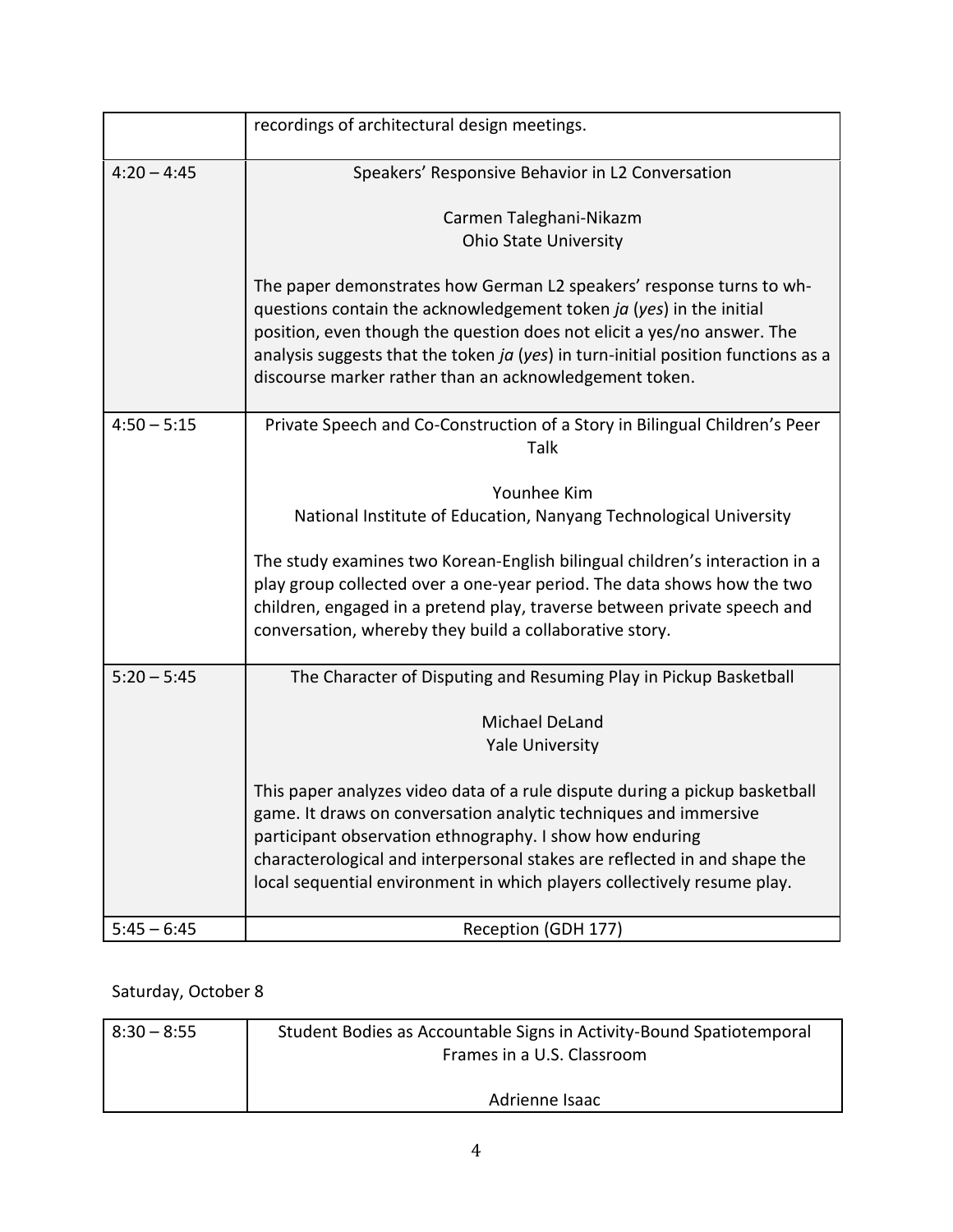|                 | Georgetown University                                                                                                                                                                                                                                                                                                                                                                                       |
|-----------------|-------------------------------------------------------------------------------------------------------------------------------------------------------------------------------------------------------------------------------------------------------------------------------------------------------------------------------------------------------------------------------------------------------------|
|                 | This paper explores the socialization of work-time behavior through two<br>activity-bound spatiotemporal frames centered around an elementary<br>school teacher's monitoring of students' displays of engagement in<br>classwork at their workgroups. This research merges the notions of<br>activities and frames with participants' reflexive coordination of action<br>within and across space and time. |
| $9:00 - 9:25$   | Social Interactions and Language Courses for Specific Purposes: Data-Based<br>Instruction for Spanish for Medical Professions                                                                                                                                                                                                                                                                               |
|                 | Victoria Abad Rabat<br>Luziris Pineda Turi<br>Center for Languages and Intercultural Communication, Rice University                                                                                                                                                                                                                                                                                         |
|                 | The teaching of language courses for specific purposes can benefit from the<br>use of naturally-occurring data in the teaching of interactional competence<br>through guided language analysis. This pedagogical tool gives students<br>access to data that is more closely related to the type of social interactions<br>they will ultimately have to participate in within their field of choice.         |
| $9:30 - 9:55$   | Interventionist Conversation Analysis in Aviation: Improving Instructor Talk<br>and Student Radio Skills                                                                                                                                                                                                                                                                                                    |
|                 | <b>William Tuccio</b>                                                                                                                                                                                                                                                                                                                                                                                       |
|                 | <b>National Transportation Safety Board</b>                                                                                                                                                                                                                                                                                                                                                                 |
|                 | <b>Maurice Nevile</b>                                                                                                                                                                                                                                                                                                                                                                                       |
|                 | University of Southern Denmark                                                                                                                                                                                                                                                                                                                                                                              |
|                 | Joining interest in interventionist CA, recordings of people learning to fly<br>are analyzed with the ultimate aim to improve flight instructor<br>effectiveness, and build an interactive radio communications trainer for<br>student pilots. The study uses the Conversation Analytic Role-play Method<br>(CARM) (Stokoe, 2011) to create training interventions.                                         |
| $9:55 - 10:10$  | <b>Coffee Break</b>                                                                                                                                                                                                                                                                                                                                                                                         |
| $10:10 - 10:35$ | "Students of Concern": Enregistering Crisis on College Campuses                                                                                                                                                                                                                                                                                                                                             |
|                 |                                                                                                                                                                                                                                                                                                                                                                                                             |
|                 | Mariaelena Bartesaghi                                                                                                                                                                                                                                                                                                                                                                                       |
|                 | Zoe Fine                                                                                                                                                                                                                                                                                                                                                                                                    |
|                 | <b>Grace Peters</b>                                                                                                                                                                                                                                                                                                                                                                                         |
|                 | University of South Florida                                                                                                                                                                                                                                                                                                                                                                                 |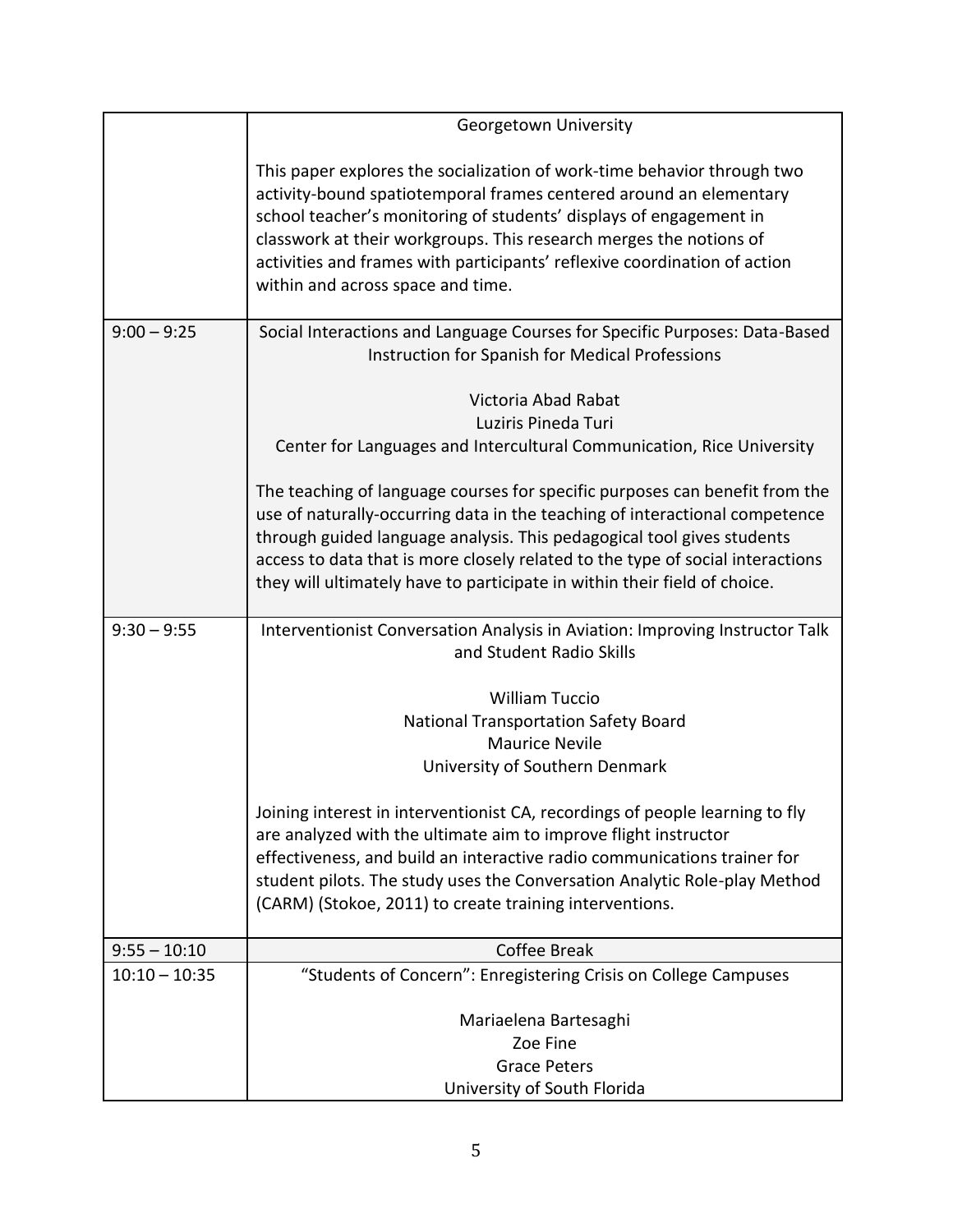|                 | I employ a diverse set of written discourse data to analyze how the phrase<br>"students of concern" works intertextually and interdiscursively as an<br>institutional register of crisis. "Concern" mobilizes a dynamic of flagging<br>students on academic campuses for surveillance and intervention,<br>rationalizing it in terms of academic success, and rational benevolence. |
|-----------------|-------------------------------------------------------------------------------------------------------------------------------------------------------------------------------------------------------------------------------------------------------------------------------------------------------------------------------------------------------------------------------------|
| $10:40 - 11:05$ | Personalizing the Help-Seeking Experience: Call Openings with "Regular"<br>Callers on a Crisis Help Line                                                                                                                                                                                                                                                                            |
|                 | Stephen DiDomenico<br>State University of New York, Plattsburgh                                                                                                                                                                                                                                                                                                                     |
|                 | Using conversation analysis, we examine how callers to a crisis help line<br>present themselves as "regulars" in call openings. We focus on how the<br>organization of call openings embody more personal institutional<br>relationships between callers and call takers and the relational aspects of<br>this typically anonymous mental health institution.                       |
| $11:10 - 11:35$ | Collaborative Turn Building and Categorization Work for a "Report" in<br>Augmented Reality (AR) Games                                                                                                                                                                                                                                                                               |
|                 | John Hellermann                                                                                                                                                                                                                                                                                                                                                                     |
|                 | <b>Steve Thorne</b>                                                                                                                                                                                                                                                                                                                                                                 |
|                 | <b>Portland State University</b>                                                                                                                                                                                                                                                                                                                                                    |
|                 | Conversation analysis methods from video-recorded interactions are used<br>to illustrate sequential and membership categorization practices<br>participants use to co-construct a hybrid genre of spoken text in an<br>underspecified augmented reality game activity.                                                                                                              |
|                 | <b>Invited Lecture</b>                                                                                                                                                                                                                                                                                                                                                              |
| $11:40 - 12:40$ | Accomplishing "Socialization" in Family Mealtimes: From Asking to<br>Admonishing                                                                                                                                                                                                                                                                                                    |
|                 | Alexa Hepburn                                                                                                                                                                                                                                                                                                                                                                       |
|                 | <b>Rutgers University</b>                                                                                                                                                                                                                                                                                                                                                           |
| $12:40 - 2:15$  | Lunch in the Neighborhood                                                                                                                                                                                                                                                                                                                                                           |
| $2:15 - 2:40$   | Verbal and Bodily-Visual Practices of Displaying Solidarity and Colleague<br>Support in the Staff Break Room                                                                                                                                                                                                                                                                        |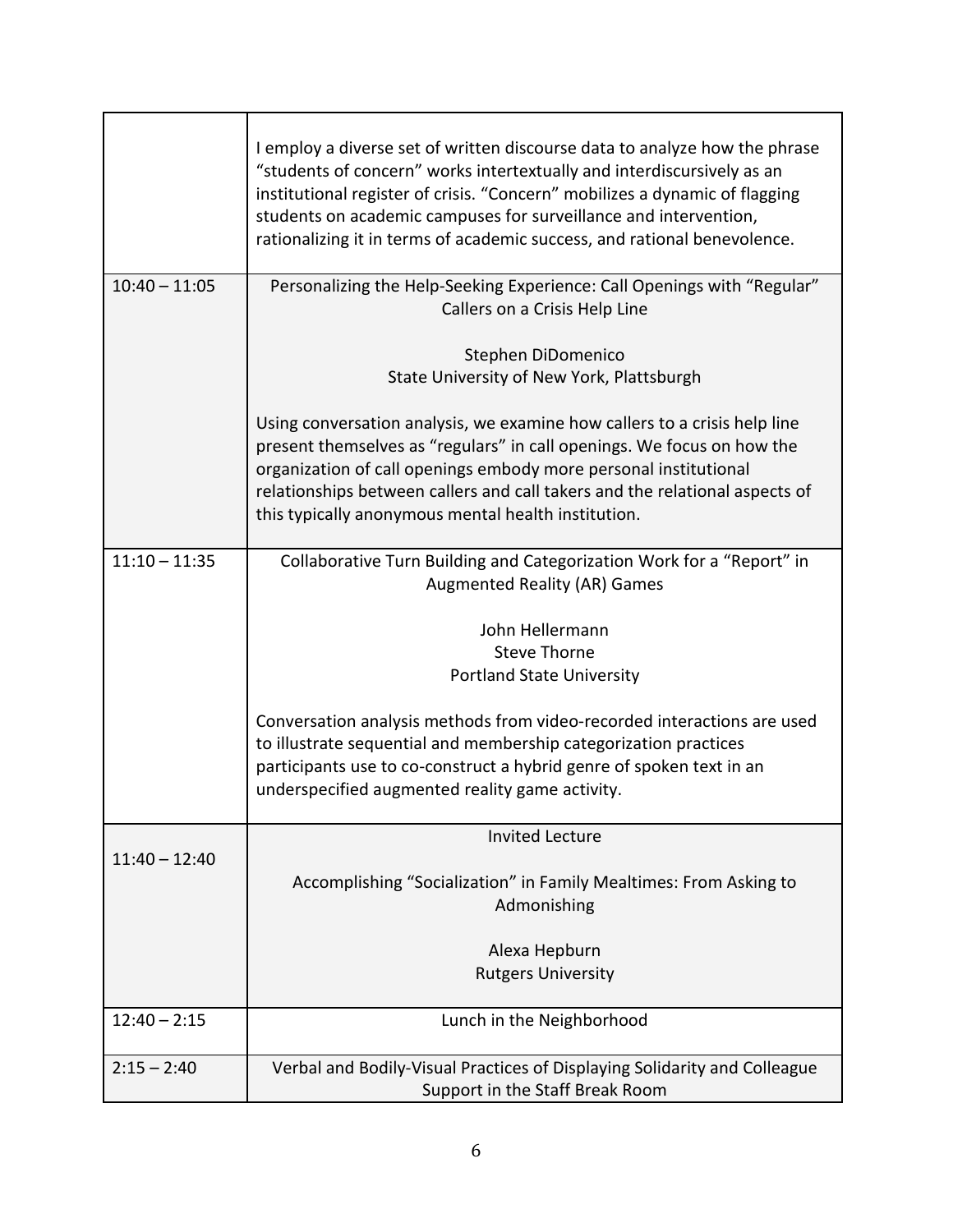|               | Maarit Siromaa                                                                                                                                                                                                                                                                                                                                                                  |
|---------------|---------------------------------------------------------------------------------------------------------------------------------------------------------------------------------------------------------------------------------------------------------------------------------------------------------------------------------------------------------------------------------|
|               | Marika Helisten                                                                                                                                                                                                                                                                                                                                                                 |
|               | University of Oulu                                                                                                                                                                                                                                                                                                                                                              |
|               | This study examines recurrent situated verbal and bodily-visual practices<br>(e.g., collaborative departures, resonating tellings) as central elements in<br>building colleague support and solidarity in the staff break room. Such<br>multimodal practices facilitate synchronized collaborative achievements<br>and shared experiences at the interface of work and leisure. |
| $2:45 - 3:10$ | Incorporating Learner Interests into the Classroom:                                                                                                                                                                                                                                                                                                                             |
|               | A Local Accomplishment                                                                                                                                                                                                                                                                                                                                                          |
|               | Nadja Tadic                                                                                                                                                                                                                                                                                                                                                                     |
|               | Teachers College, Columbia University                                                                                                                                                                                                                                                                                                                                           |
|               | This paper examines one elementary school teacher's attempt to<br>appropriate students' interests in an instructional task. The study shows                                                                                                                                                                                                                                     |
|               | that this attempt at blending the academic and the personal can engender                                                                                                                                                                                                                                                                                                        |
|               | a struggle between institutional task demands and real-life student                                                                                                                                                                                                                                                                                                             |
|               | concerns, simultaneously facilitating and hindering student participation                                                                                                                                                                                                                                                                                                       |
|               | and task completion.                                                                                                                                                                                                                                                                                                                                                            |
| $3:15 - 3:40$ | Second Language Conversation in the Homestay: Managing "Expert"                                                                                                                                                                                                                                                                                                                 |
|               | Candidate Solutions to Learner-Initiated Word Searches                                                                                                                                                                                                                                                                                                                          |
|               | Christopher Van Booven                                                                                                                                                                                                                                                                                                                                                          |
|               | <b>New York University</b>                                                                                                                                                                                                                                                                                                                                                      |
|               |                                                                                                                                                                                                                                                                                                                                                                                 |
|               | This paper examines ordinary conversations between a Spanish language                                                                                                                                                                                                                                                                                                           |
|               | learner and her Spanish-proficient host mother. Analyses focus on the                                                                                                                                                                                                                                                                                                           |
|               | sequential trajectories of learner-initiated word searches in which the host                                                                                                                                                                                                                                                                                                    |
|               | mother supplies an ill-fitting candidate solution for the searched-for word.                                                                                                                                                                                                                                                                                                    |
|               | During such sequences, participants often observably orient to differential                                                                                                                                                                                                                                                                                                     |
|               | language expertise.                                                                                                                                                                                                                                                                                                                                                             |
| $3:40 - 3:55$ | Coffee/Tea Break (GDH 177)                                                                                                                                                                                                                                                                                                                                                      |
| $3:55 - 4:20$ | Collaborative Identification by Coaches and Athletes in Nordic Ski                                                                                                                                                                                                                                                                                                              |
|               | <b>Technique Analysis</b>                                                                                                                                                                                                                                                                                                                                                       |
|               | <b>Edward Reynolds</b>                                                                                                                                                                                                                                                                                                                                                          |
|               | University of New Hampshire                                                                                                                                                                                                                                                                                                                                                     |
|               | <b>Raleigh Goessling</b>                                                                                                                                                                                                                                                                                                                                                        |